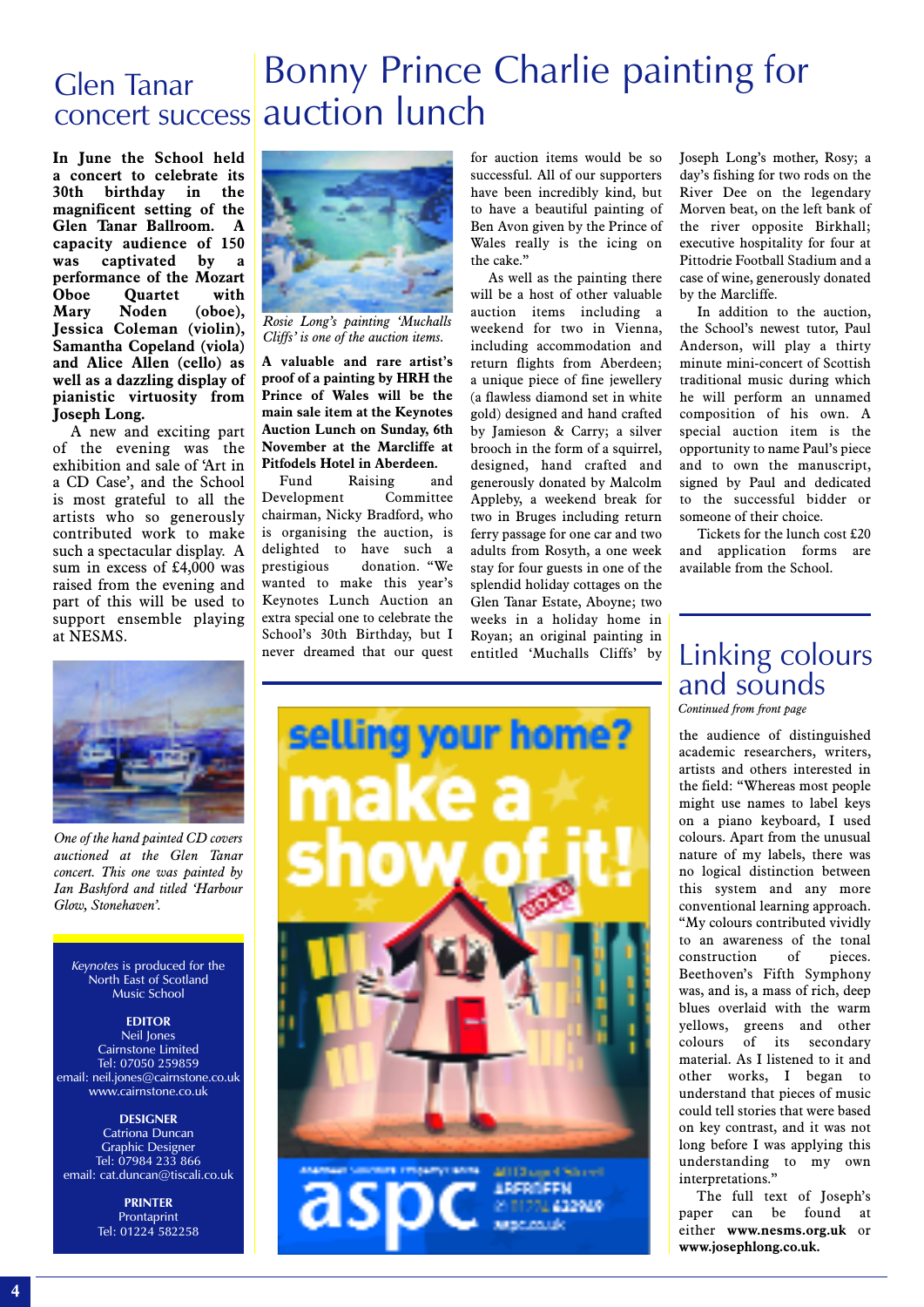

# NESMS pupils in NYOS

**Nine current or immediate past NESMS pupils were selected for this year's tour by the National Youth Orchestra of Scotland. In alphabetical order they were sisters Lucy Cruickshank (clarinet); Sarah Cruickshank (oboe) - ex pupil, now studying in Glasgow); and another pair of sisters, Yla Garvie (clarinet) - ex pupil, now RSAMD and Iona Garvie (bassoon) - ex pupil, now also in Glasgow; Alan John (violin) - ex pupil, now at RSAMD; Julia Maxwell (viola); Mary Noden (oboe); Samantha Pearce (flute); Hannah Trotman (double bass). Here Julia Maxwell reports on the tour.**

After a week of intensive rehearsing in sections, ensembles and as a full orchestra, under the baton of Takuo Yuasa, we played our first concert to an enthusiastic home audience at the Glasgow Royal Concert Hall. The repertoire was Glinka's Ruslan and Ludmilla Overture, Elgar's Cello Concerto Op 85 and Shostakovich's Symphony No. 10

in E minor, with Quirine Viersen as soloist.

Moving onto the Birmingham Symphony Hall the very next night we quickly discovered that a NYOS tour was no holiday. The Symphony Hall was magnificent and the audience was the largest that had attended the summer series so far. They were also very appreciative - a big encouragement as we set off for the Continent.

Two days later we were back on stage playing at the world famous Konzertgebouw in Amsterdam. It was a fantastic concert to a full house with a standing ovation at the interval as well as at the end of the concert. As we walked back to our tour bus audience members congratulated us and waved to us.

After a long bus journey to Berlin and a rare morning off to go sightseeing, we played our final concert to another full house in the Berlin Konzerthaus. We also added the world premier of Anna Meredith's Wound Up to our



#### *Julia Maxwell*

programme at this venue.

After the concert we were invited to the British Embassy where the Ambassador hosted a reception for us. We mingled with German VIPs and then set up a ceilidh band featuring ex-NESMS, now RSAMD, pupil Alan John. We danced and chatted into the small hours!

The next morning we set off early on the long journey home. It gave us a chance to reflect together on a tour which had

given us all an opportunity to play fantastic music, meet fellow young Scottish musicians and perform in some of the world's best concert halls.



## Linking colours and sounds

**Joseph Long, one of the School's piano tutors, recently gave a paper to the first International Conference on Synaesthesia and Art in Europe held at Cuevas del Almanzora (near Almeria) in Spain on the Synaesthetic Experiences of a Practising Musician. The conference was** **organised by the University of Almeria and the arts organisation Artecitta.**

Joseph explained in his paper that synaesthesia, a phenomenon in which the senses develop strong associations between each other, has been a part of his life since he was very young.

"My earliest memories are not of a glorious fusion of sound and colour; they are of a precise colour-coded learning method whose apparent purpose, at least initially, was to help me think about specific piano-playing concepts in a direct and unambiguous way," Joseph told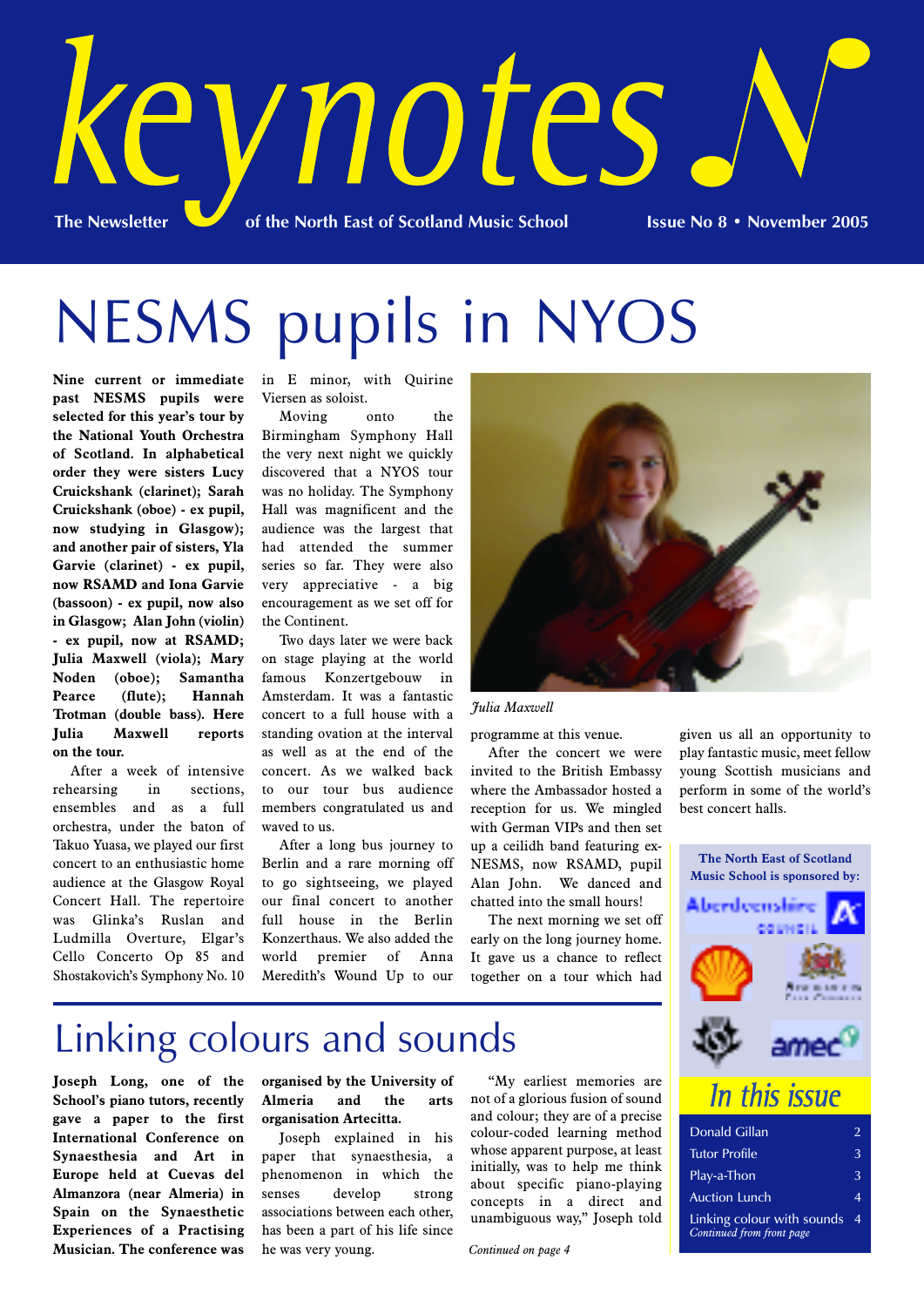### **About the School**

#### **Providing the highest standards of advanced tuition for promising musicians**

The School provides a centre where young people of outstanding musical promise can obtain tuition which is not available within their existing framework of study. Any musically talented child, student, teacher or lay person living in Scotland may apply for an audition to the School.

#### **TUITION**

Internationally acclaimed professors and teachers are brought to Aberdeen on a regular basis from all over the British Isles and Europe.

#### **COURSES**

The School offers one-to-one teaching together with occasional workshops and masterclasses. There is a close relationship with the University of Aberdeen, through the Director of Music, and also with Aberdeen City Music School in Dyce.

#### **FINANCE**

Finance is generously provided by trusts, commercial organisations and individuals. Continued support is essential in order to maintain the high quality of the teaching programme. The Administrator will be pleased to assist with all enquiries about donations, sponsorship or scholarships.

#### **FEES & SCHOLARSHIPS**

Students pay their own fees, although scholarships are available and are applied for annually. Any award is made on a balance of musical potential and financial need.

#### **DOROTHY HATELY**

Dorothy founded NESMS in 1975 with the support and encouragement of Lady Aberdeen. Thanks to Dorothy's dogged determination over the years, the School has greatly increased its teaching disciplines, tutors and pupils. Sadly, Dorothy died in 1996, before she could see the School in its own premises in Huntly Street. However, we strive to maintain the high standards she set and intend to take the School from strength to strength.

#### **NORTH EAST OF SCOTLAND MUSIC SCHOOL**

Dorothy Hately Music Centre 21 Huntly Street Aberdeen AB10 1TJ Tel/Fax: 01224 649685 email: nesms@sol.co.uk

**Chairman:** June, Marchioness of Aberdeen and Temair

**President:** Dr Neil Mackie **Administrator:** Joan Thomas

**Assistant Administrator:** Reg Pringle

# Donald Gillan



#### *Donald Gillan*

**A childhood ambition to be a professional musician has translated itself into an established career as a freelance cellist for ex-NESMS pupil, Donald Gillan. Donald was first exposed to classical music as a young boy – his mother being an enthusiastic listener and singer – and he had his first cello lesson on his sixth birthday.** 

"I remember being thrilled by concerts at the Aberdeen Music Hall from a very early age " Donald recalls, "and somehow I was particularly inspired by the cello. I think it just seemed to me to be the most impressive instrument - and I don't think I was wrong!"

Aberdeen born and bred, he studied the instrument at school with Irene Wood, coming to NESMS at the age of 10 to study with Eileen Croxford, a pupil/tutor relationship that lasted eight years at the School. "I clearly remember my early lessons with Eileen, listening to her playing and just being blown away by this incredibly direct sound," says Donald. "That was my first close encounter with a performing musician of that calibre and I felt very privileged. Eileen's deep attention to detail has

become, I hope, very much a part of the way I approach the cello and can be applied to many other aspects of life. These lessons were amazingly inspirational and they definitely fed my growing aspiration to be a musician."

After leaving school, Donald went to Aberdeen University for a year, studying with Raymond Dodd, before winning an Associated Board Scholarship to the Royal College of Music where he continued to study with Eileen for a further four years. During this time he won all the major RCM cello prizes, a Constant and Kit Lambert Prize and was a string finalist in the Royal Overseas League Competition.

After graduating with an honours diploma from the RCM, Donald won another scholarship for post-graduate studies at the Royal Northern College of Music in Manchester. "In a way I felt quite relieved when I left London," Donald says. "Although I love visiting London and it seems to many to be the obvious destination for a career in music, I was always apprehensive of becoming professionally 'trapped' in London. Manchester was the next chapter."

During the two years Donald

spent at the RNCM he won the Muriel Taylor Prize, the Waddell String Prize and the soloist competitions of the Eastbourne Symphony Orchestra, Edinburgh Youth Orchestra and the A40 Orchestra. He also won awards from the Ian Fleming<br>Charitable Trust, Martin Charitable Musical Scholarship Fund, Sir James Caird Scholarship Trust and the Countess of Munster Trust.

Since leaving Manchester, Donald has built a successful freelance career based in Glasgow, working in a variety of genres. He plays frequently with the Scottish Chamber Orchestra, touring with them to Germany, Spain, Belgium and Japan. He also plays with the orchestra of Scottish Opera, notably in their acclaimed production of Wagner's Ring Cycle in 2003, and has played with the BBC Scottish Symphony Orchestra including several of the BBC Promenade concerts.

He has played with the Scottish, Paragon and Hebrides Ensembles, the Edinburgh Quartet and has toured to Malta with Classic Trio.

He also plays the music of David Paul Jones with the DPI Ensemble including appearing on the album Something There. Other recording work has been done with a variety of pop groups and singers including Justin Currie and Trash Can Sinatras and Donald has recorded cello solos on soundtracks for the films Young Adam and Blinded and a recent Sherlock Holmes BBC drama.

To add to the variety he has toured with Theatre Cryptic to Montreal and has worked with other theatre groups including Grid Iron and Rain Dog. And a recent additional string to his bow is that he is now teaching at the Royal Scottish Academy of Music and Drama.

"I am very glad to be able to make a living playing music," says Donald. "It's a fortunate position to be in. It's also fortunate to be able to fulfill a childhood ambition."